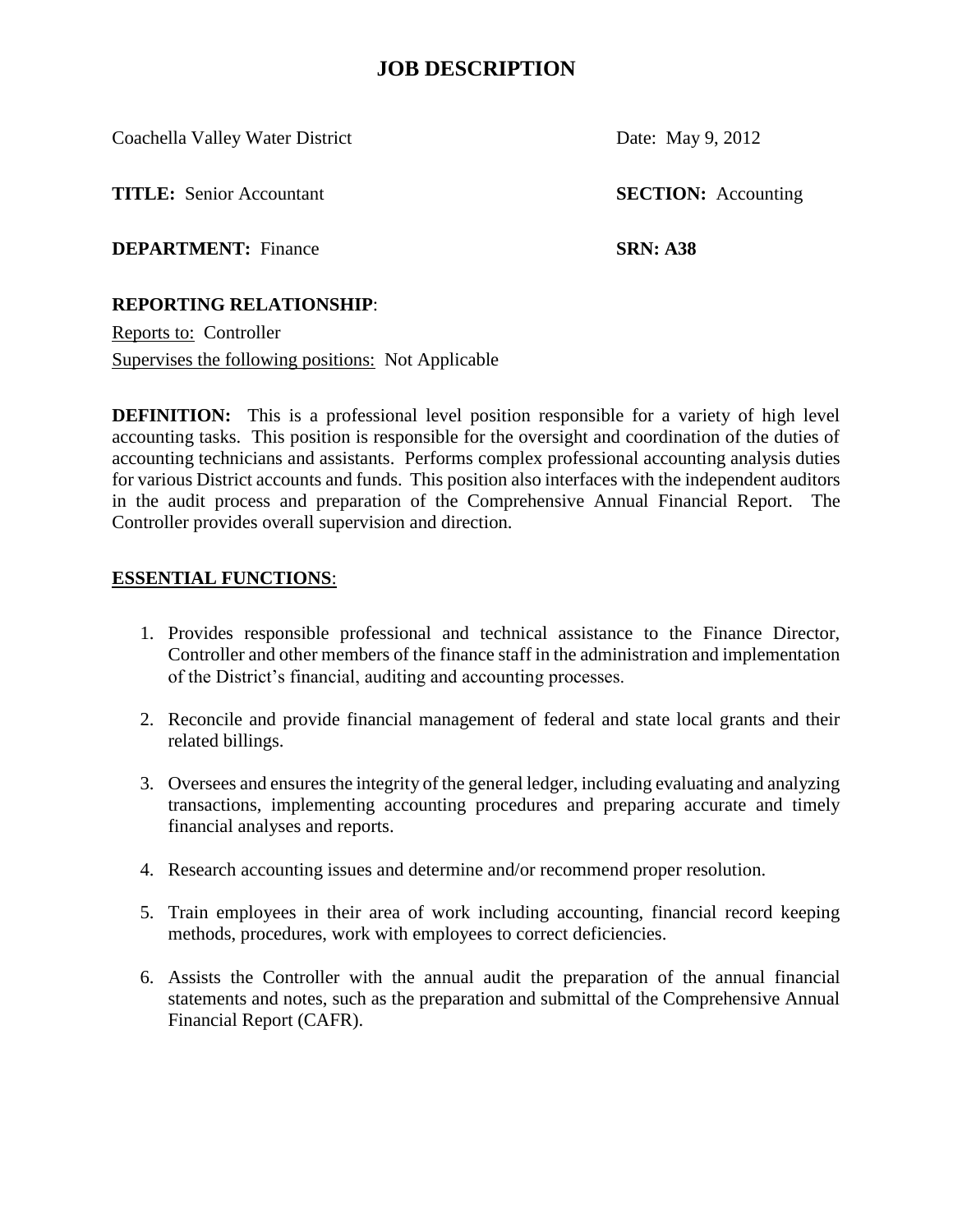### **ESSENTIAL FUNCTIONS Cont**.

- 7. Interpret and apply governmental codes and federal and state laws and regulations. Ensure employee compliance. Monitors implemented District policies related to accounts payable, general ledger, and fixed assets to insure compliance is maintained and performs follow up procedures when compliance is not maintained.
- 8. Keeps Controller accurately informed of work progress, including present and potential problems and suggestions for new or improved methods of addressing such problems.
- 9. Reconcile and account for the Districts outstanding debt. Ensure debt payments are made on a timely basis.
- 10. Maintains a solid working knowledge of the Districts integrated accounting system and the relationship of the multiple applications.
- 11. Prepares and processes journal entries of both a simple and complex nature.
- 12. Reconciles and monitors reconciliation of accounts.
- 13. Maintains positive working relationships with co-workers, other District employees and the public.
- 14. Performs a variety of special projects and analysis as required.
- 15. Coordinates the routine monthly and annual closing of the general ledger.

### **MINIMUM QUALIFICATIONS:**

License or Certification: Valid California Operators license issued by the State Department of Motor Vehicles.

Experience: 5 years of progressively increasing responsibilities in a governmental accounting environment, general accounting, grant funding, auditing and financial management. Two years as an Accountant with a utility district is desired. CPA or Master's Degree is preferred.

Education: Completion of a bachelor's degree program in Accounting, Finance, Business Administration or closely related field from an accredited college or university.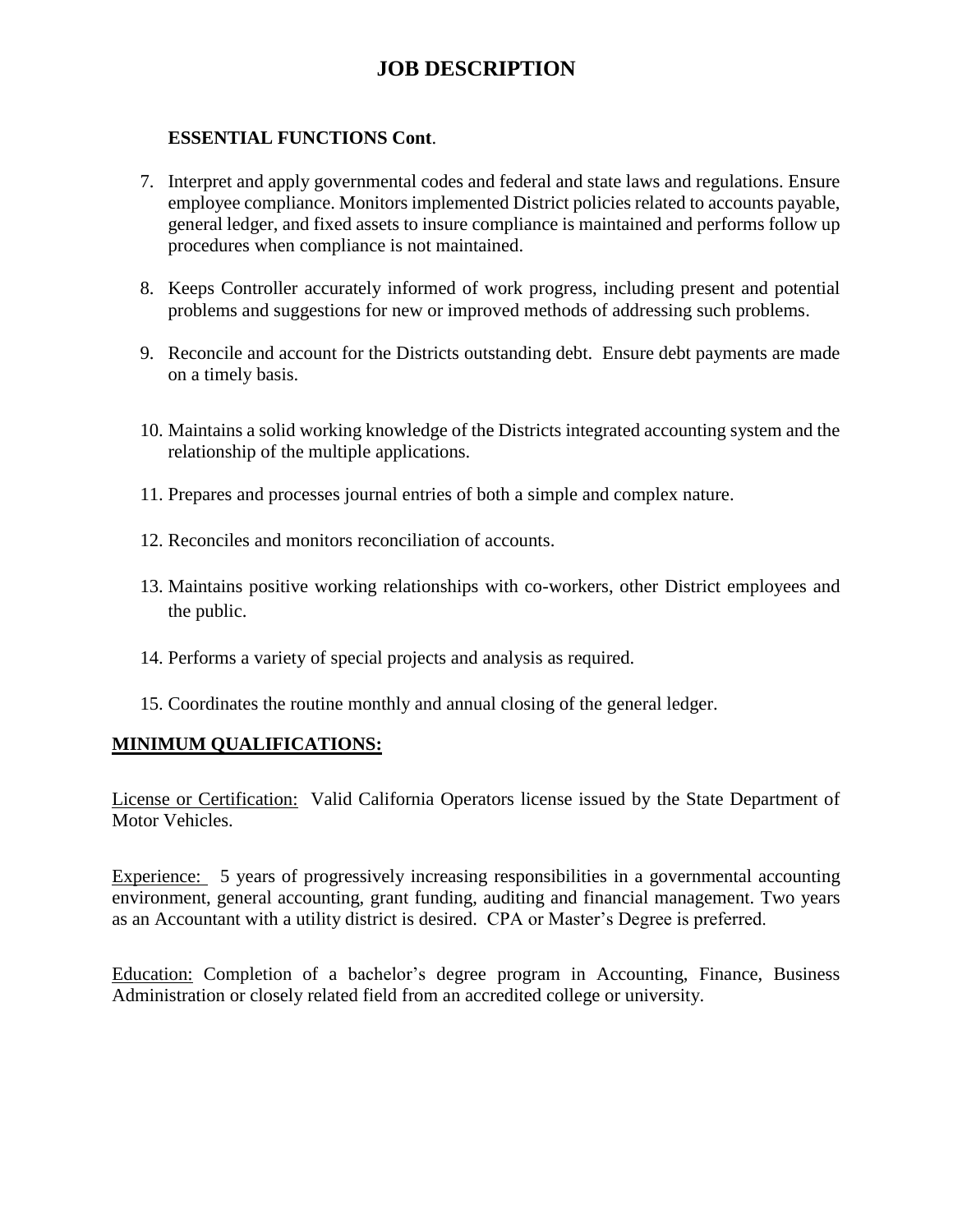## **MINIMUM QUALIFICATIONS (Cont.):**

Knowledge of:

- Generally Accepted Accounting Principles (GAAP) as applicable to duties in a public utility district
- Principles and practices of governmental accounting and financial reporting.
- Thorough knowledge of Federal, State and local laws and regulations relating to the financial administration of public agencies
- Assessment Districts and Community Facility Districts
- Use of spreadsheet and word processing software
- Use of proprietary accounting software
- General principles and practices of data processing and its applicability to accounting and utility operations
- Knowledge of Federal uniform guidelines, state and local regulations as they apply to Grant accounting.
- Modern office practices, procedures and equipment
- Financial statement preparation for Comprehensive Annual Financial Reports
- Knowledge of business cycles in revenues and expenses.

### Ability to:

- Independently perform the most difficult professional accounting and auditing functions
- Organize and review work of staff.
- Oversees accounting department in the absence of the Controller
- Interpret and explain District financial policies procedures to other District employees, other agencies and the general public
- Analyze complex financial data and draw sound conclusions
- Design and prepare difficult and complex financial statements and reports. Develop conclusions and recommendations.
- Ensure compliance with applicable financial reporting and governmental accounting regulations.
- Develop and implement goals.
- Evaluate and develop improvements in operations, procedures and policies.
- Effectively represent the department and the District in meetings with other agencies, professional, regulatory and legislative organizations.
- Modify existing policies, procedures and methods to meet unusual conditions
- Maintain attention to detail and accuracy while meeting critical deadlines.
- Communicate clearly and effectively both orally and in writing.
- Assist and work with the external auditors during the year end audit.
- Guide and direct less experienced staff members.